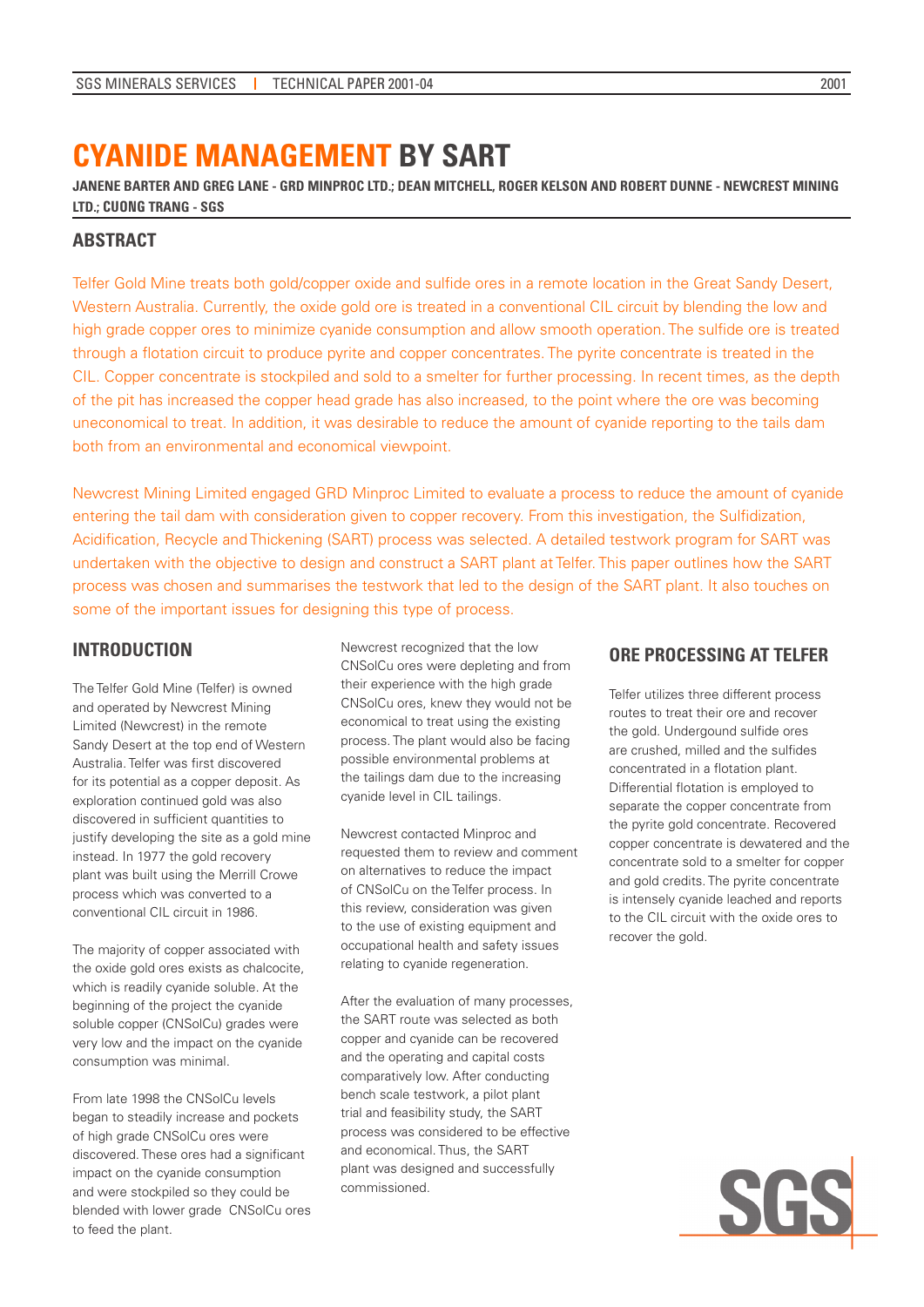Oxide ores are treated via two process routes. Lower gold grade oxide ores are processed through the heap leach operation and the higher gold grade ores are treated through the leach/CIL circuit. this circuit comprises crushing, milling, cyanide leach, CIL followed by cold elution, hot elution and electrowinning.

This discussion focuses on the leach/CIL circuit, where measures were in place to limit the impact of copper in the control of cyanide in the leach circuit:

- • Blending of the high grade copper ores with the low grade copper ores to smooth the copper grade reporting to the plant.
- • Cold elution of the loaded activated carbon to remove copper from the circuit.

These measures were acceptable initially when the CNSolCu grade to the CIL was <100 ppm in April 1998. However, the CNSolCu grade steadily increased and by mid 1998 some excursion to as high as 700 ppm CNColCu were experienced in the feed to the CIL. These excursions also resulted in increased cyanide levels reporting to the tailings dam.

In 1998 a mine schedule was produced for the Telfer ore body. This schedule predicted the oxide ore throughput and the CNSolCu feed grade to the CIL for the next three years (see Table 1).

Table 1 Telfer Treatment Schedule CIL Feed Rate and Cyanide Soluble Copper Grades

| <b>YEAR</b> | <b>CIL FEED</b><br>t/h | <b>CIL FEED CNSolCu</b><br><b>GRADE</b> g/t |
|-------------|------------------------|---------------------------------------------|
| 98/99       | 235                    | 128                                         |
| 99/00       | 239                    | 146                                         |
| 00/01       | 202                    | 1418                                        |

It was already recognized that as the pit progressed the CnSolCu copper grades were increasing. However, the CNSolCu grade predicted for the third year was 10 fold higher than current levels, it would not be possible to treat this high grade CNSolCu ore economically using the current techniques and this would drastically reduce the life of the mine. In addition, if these ores were to be treated then environmental problems may result in the tailings dam.

# **PROCESS ALTERNATIVES AND SELECTION**

Newcrest engaged Minproc to investigate process routes that would allow the high grade CNSolCu ores to be treated. Minproc evaluated the possible process routes and placed them in three broad categories:

- • Opportunities Technologies that have been evaluated on a bench scale.
- • Established technologies Technologies that have been implemented and are proven.
- • Piloted technologies Technologies that have been evaluated on a pilot scale.

These processes were evaluated using the following criteria:

- • operating cost
- • capital cost
- simplicity
- suitability for use
- safety
- • level of risk

Those grouped under opportunities included membrane technologies and solvent extraction. These were rejected on the basis of high level of risk and potentially high operating and capital costs.

Established technologies included:

- • Acidification and copper cyanide precipitation: Discounted due to high acid consumption and problems with the sale of copper cyanide precipitate.
- • Sceresini process: Newcrest conducted laboratory evaluations and rejected this option due to high copper grades in the ore.
- • Cyanide recovery process (CRP): The poly metallic product was considered difficult to market.
- • Ammonia cyanide process: Cyanide regeneration and copper were not recoverable and ammonia was too expensive.
- • Acidication, Volatilization and recovery (AVR): High reagent, operating and capital costs, problems with gypsum scale and increased occupational health issues were considered principal disadvantages.
- • Cyanide destruction: Cyanide regeneration and copper recovery were not involved and operating costs were high.

Piloted technologies included:

- Augment<sup>®</sup>: Newcrest evaluated and rejected this option
- Ion exchange resins: resin operating and capital costs were too high
- Ion flotation: this was piloted Telfer in 1992 and retested in 1999 and in both instances was not successful.
- $\bullet$  SART

This evaluation resulted in the process selection of the Sulfidization, Acidification, Recycle and Thickening (SART) process. This was particularly advantageous as the Telfer operation had four CCD thickeners (ex Merrill-Crowe plant) that could be used for washing the cyanide from the CIL tailings. It also has the heap leach operation to cope with a positive water balance, cyanide and copper are both recovered and the copper sulfide produced from the SART plant could be sold with the copper sulfide concentrate produced from the flotation plant.

# **SART PROCESS**

SGS had evaluated the SART process, at pilot scale, for Teck Corporation for the Lobo-Marte project. Both copper and cyanide are recovered in the SART process. The copper-cyanide complexes are washed from the CIL tails slurry in a de-watering process. At telfer the existing CCD thickeners were employed for this duty. The solution containing the cyanide and copper from the de-watering process (CCD overflow at Telfer) is then fed to the SART plant where the copper cyanide complexes are converted to a copper sulfide precipitate and free cyanide as HCN by the addition of sulfuric acid and sodium hydrogen sulfide (NaSH).

The Acidification and Sulfidization reaction is presented below:

 $2 \text{ Na}_3\text{Cu(CN)}_4 + 3.5 \text{ H}_2\text{SO}_4 + \text{NaSH} \rightarrow$  $Cu_2S_{(s)} + 3.5 Na_2SO_4 + HCN_{(aq)}$ (1)

The resulting slurry, containing copper as copper sulfide precipitate and cyanide as HCN in solution, is fed to the SART thickener where they are separated. The thickened solids containing the copper sulfide can either be treated further to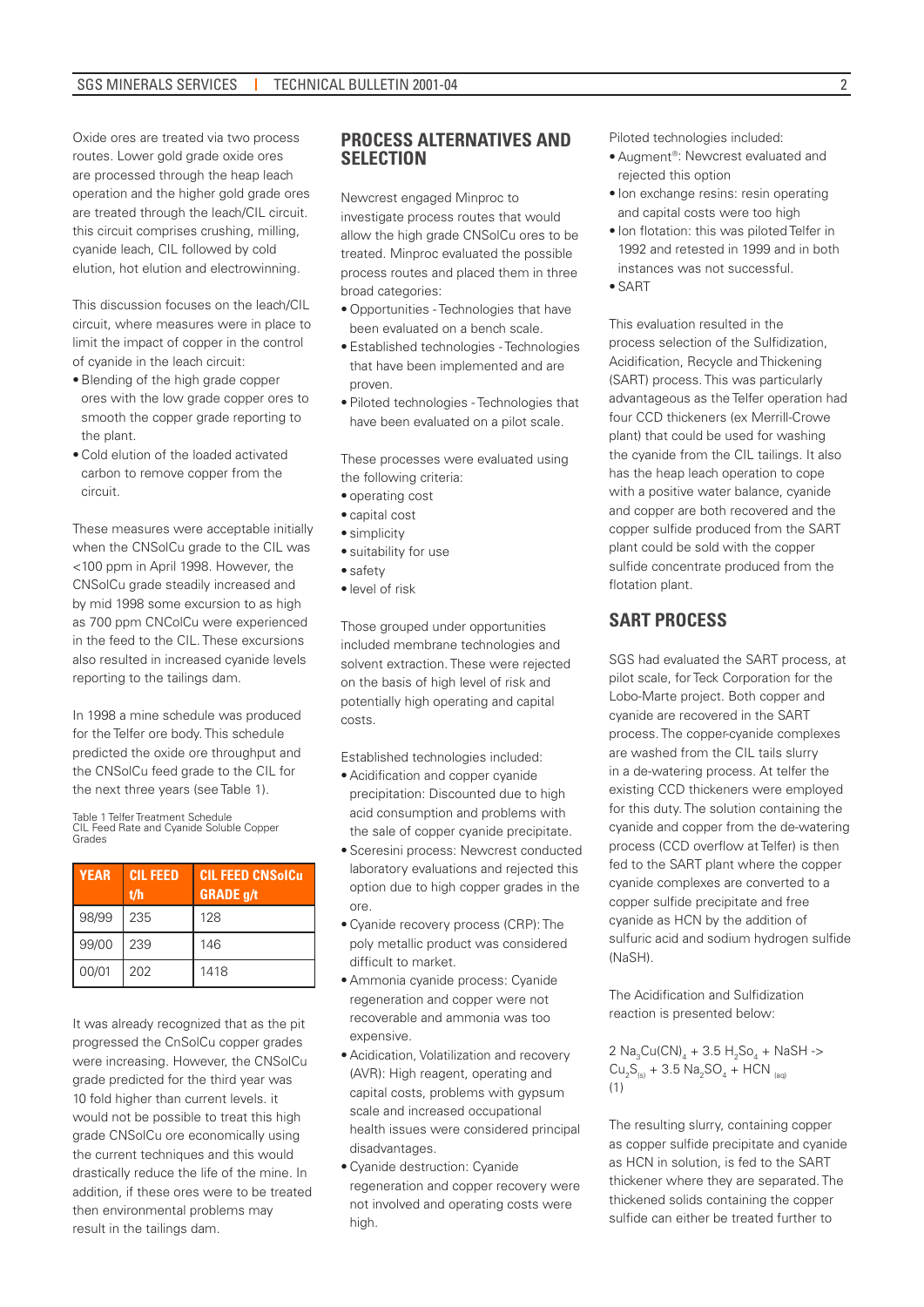produce copper metal or as in the case of Telfer, combined with the copper concentrate from the sulfide flotation plant. The thickener overflow containing the cyanide discharges to the neutralization tank where hydrated lime is added to convert the HCN in solution to  $Ca(CN)_{2}$ .

2 HCN<sub>(aq)</sub> + Ca(OH)<sub>2</sub> -> Ca(CN)<sub>2</sub> + 2 H<sub>2</sub>O  $(2)$ 

### **BATCH TESTWORK**

Bench scale testwork was carried out in parallel at SGS in Canada and AMMTEC Ltd (AMMTEC) in Australia. This was to allow AMMTEC to gain experience in the SARTY process so the pilot plant trail could be conducted in Australia.

The aim of the batch testwork was to:

- establish consumptions of sulfuric acid, NaSH and lime
- determine the cyanide recovery efficiency
- • investigate alternatives to sulfuric acid

Over 32 batch tests were performed by Lakefield and AMMTEC on samples with grades of approximately 100, 1000, 1500 and 2000 ppm copper. The effects of pH and NaSH addition on cyanide and copper recovery were also examined.

A summary of the findings of this testwork is presented below:

- Synthetic samples were generated from copper chloride for the original batch testwork. Reagent consumptions and copper and cyanide recoveries for these samples were very different from the solution obtained from leaching the Telfer ore.
- • A pH of 5 was found to be sufficient to remove over 95% of the copper from solution and recover over 94% of the cyanide
- • NaSH additions at 100% stoichiometric copper were sufficient to remove over 95% of the copper from solution when sulfuric acid was used to acidify the solution.
- • NaSH addition was difficult to control as the concentration was difficult to measure.
- Acid consumption was 1.7-2.4 kg of 100% sulfuric acid/kg WAD cyanide to achieve a pH of 4-5.
- • Lime consumption was only

determined at pH 3 and ranged from 0.5-1.3 kg/kg WAD CN,

 $\bullet$  The use  $\rm H_2SO_3$  as an alternative to sulfuric acid was not successful as over 5 times more copper remained in solution compared to the tests using sulfuric acid to modify the pH. It was thought that the  $H_2SO_3$  reacted with the NaSH to form a complex with the copper preventing it from precipitating out from the solution. Using  $H_{2}SO_{3}$ for pH adjustment was therefore not recommended.

Using the reagent consumptions from the batch testwork, and taking copper and cyanide credits into account preliminary operating costs were obtained for the SART plant. These preliminary figures demonstrated the SART process would be economical for Telfer and allowed the project to advance to pilot plant testwork.

### **PILOT PLANT TESTWORK AND PLANT DESIGN**

The pilot plant testwork was performed at AMMTEC with assistance from Lakefield. The main objective of the pilot plant trial was to provide information for the engineering and design of a full scale SART plant. Minproc and Newcrest directed the pilot plant, focusing on the following operational parameters:

- determining the maximum operating pH for effective copper sulfide precipitation;
- degree of agitation at the copper sulfide precipitation stage;
- residence time for precipitation;
- thickening of the copper sulfide concentrate;
- • gypsum formation in the neutralization stage and thickening;
- neutralization of the hydrogen cyanide solution, and
- reagent consumption.

Approximately a 1500 kr sample of ore was received by AMMTEC from the Telfer operation. The sample was crushed to <3mm and milled to a  $P_{\text{on}}$  of 120 µm in Telfer process water. The sample was then leached in >0.1% cyanide for 28 hours at 36 % solids and left to settle overnight. After settling overnight the solids had not settled sufficiently for the solution to be suitable for use in the pilot plant. The slurry was further diluted and allowed to resettle. After 24 hours of settling 1170 litres of solution was available for the trail with a copper grade of 980 ppm. The base metal grades in this solution were below 10 ppm. A schematic of the pilot plant is shown in Figure 1 with the same components as the full-scale plant.

### Operating pH for acidification and sulfidisation

Four pH levels were examined in two separate trials. Copper and free CN levels in the neutralized effluent were monitored and the reagent usage noted to assess the tests.

The effect of pH is clearly illustrated in Figure 2.



Figure 1 Pilot SART flowsheet (Supplied by Lakefield)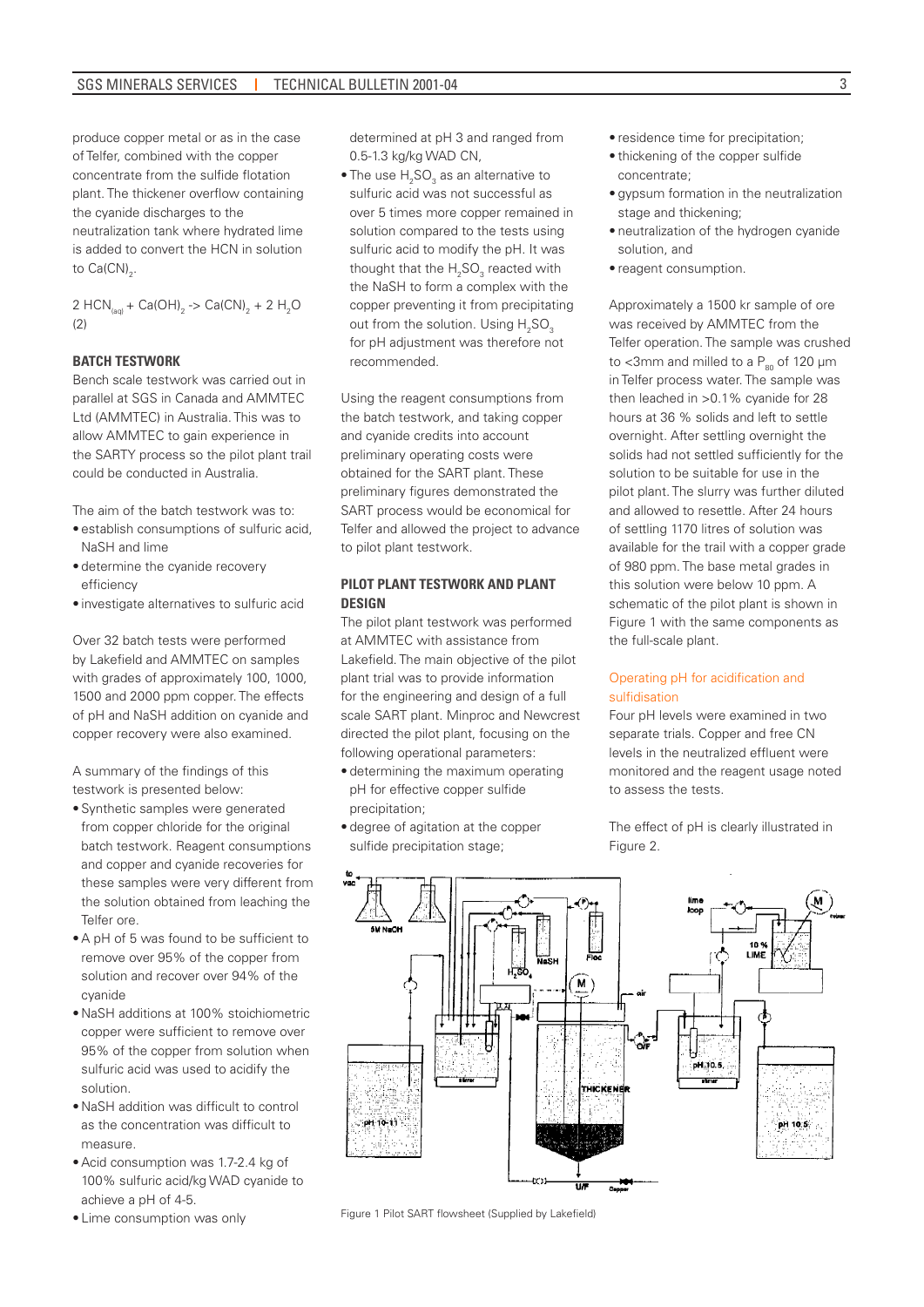

Figure 2 pH versus Copper Removal

Table 2 Effect of the NaSH addition to the SART process

| <b>FEED COPPER</b><br><b>GRADE mg/l</b> | <b>NaSH ADDITION %</b><br>STOICH. | <b>NEUTRALIZED EFFLUENT</b>             |                            |
|-----------------------------------------|-----------------------------------|-----------------------------------------|----------------------------|
|                                         |                                   | <b>COPPER RECOVERY</b><br>$\frac{0}{0}$ | <b>CYANIDE CONC</b><br>ppm |
| 1011                                    | 93                                | 91.8                                    | 1750                       |
| 1011                                    | 99                                | 93.3                                    | 1780                       |
| 1011                                    | 112                               | 92.8                                    | 1770                       |

Table 2 Effect of the NaSH addition to the SART process

| <b>FEED COPPER</b><br><b>GRADE mg/l</b> | <b>RETENTION TIME.</b><br>(MINUTES) | <b>NEUTRALIZED EFFLUENT</b>             |                               |
|-----------------------------------------|-------------------------------------|-----------------------------------------|-------------------------------|
|                                         |                                     | <b>COPPER RECOVERY</b><br>$\frac{9}{6}$ | <b>FREE CN RECOVERY</b><br>0% |
| 1011                                    | 28                                  | 96.4                                    | 95.5                          |
| 1011                                    | 15                                  | 97                                      | 93.2                          |
| 1011                                    | 10                                  | 94.4                                    | 93                            |

Residual copper values increase markedly with pH above 4.5. Residual cyanide levels were similar for all pH trials, raning from 1700 to 2000 ppm, and the effect of pH was not as apparent, possibly as the high cyanide concentrations masked the effect.

### Reagent consumption

At the operating pH of 5 the acid and lime consumptions are reduced by 0.3 and 1.2 kg/kg Cu, respectively compared with the reagents consumption at pH 4. Whilst the acid savings are small, the lime savings are significant and both can contribute to lowering the operating costs. At the optimum pH opf 4.5 for copper recovery the lime consumption was 3.5 kg/kg Cu, 1.07 kg/kg Cu higher than at pH 5. the operating pH range for the plant was considered to be between 4.5 and 5. For the remainder of the testwork pH 5 was used.

A single trial, at pH 5, was conducted with the feed solution synthetically saturated with calcium and sulfate. The lime consumption for this test was 3.46 kg/kg Cu, whilst the trails at pH 5 without a saturated feed solution had an average lime consumption of 2.60 kg/kg Cu. For the full scale the SART overflow solution from the SART thickener would be saturated and therefore the higher lime consumption of 3.46 kg/kg Cu was anticipated.

The effect of varying NaSH addition stoichiometrically to copper was evaluated and the results presented in Table 2.

These test results indicate the copper recovery was not greatly affected by varying the NaSH additions. The cyanide recovery didn't appear to be affected either. During the test trials NaSH

concentrations were difficult to establish. The NaSH may have been overdosed, explaining the lack of response of the copper recovery to NaSH addition.

To avoid forming thiocyanate in the plant NaSH addition at 95% of stoichiometry was considered appropriate in the fullscale plant.

#### Resident time

Nucleation reactor batch residence time (BRT) of 28, 15 and 10 minutes were tested at a pH of 5 with the following copper and cyanide recoveries shown in Table 3.

At the BRT of 28 and 15 minutes the copper recoveries were similar. At 10 minutes BRT the copper recovery dropped significantly from 97 to 94.4%. In comparison to the other trials, the copper recovery only dropped below 95% when the pH was either too high at 5.6 or the NaSH dose rate was too low at less than 90% stoichiometric.

Neutralized effluent free cyanide concentrations were similar indicating that cyanide recovery is not affected by residence time.

Due to the drop in copper recovery, fifteen minutes batch residence time was chosen for the SART plant to maximise the copper recovery. A single reactor was selected for the full-scale plant as per the pilot plant.

### Nucleation reactor agitation

During the pilot plant campaign the acid and NaSH were dosed directly into the nucleation tank with the feed solution and therefore mixing efficiency was considered an important issue. To affect good mixing different agitation methods were trialed. The change in agitation method did not affect the pilot plant as the copper recoveries were greater then 94% irrespective of how the solution was agitated. Since chemical precipitates do not require a lot of energy to form, and high energy agitation may break up those that have formed, a standard aerofoil agitator would be used for suspension in the full scale nucleation tank.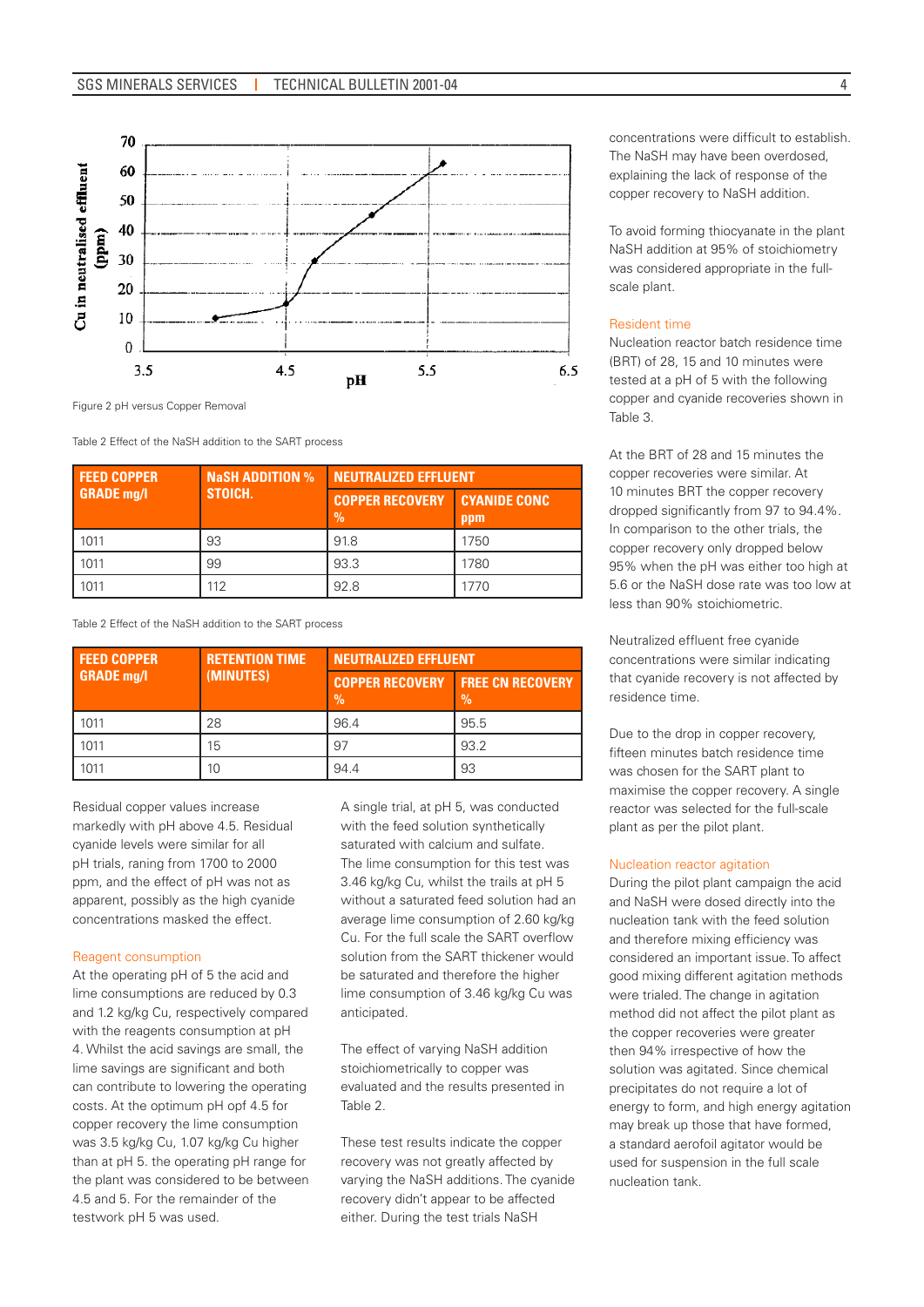To prevent localised pockets of reagents, it was decided that the NaSH and acid would be added via in-line mixers prior to the nucleation reactor on the full-scale plant.

### Copper Sulfide Thickening/Clarification

It was important, at Telfer, to ensure that the SART copper sulfide thickener underflow density was at least greater than 10% solids as this slurry would be pumped to the existing flotation copper concentrate thickener. Too low a density from the SART thickener underflow to the flotation thickener would exceed its capacity as the copper sulfide concentrate from the flotation plant would also report to this thickener. Also at the lower density more free cyanide would report to the flotation thickener where it would:

- react with the copper sulfide and redissolve the precipitate as well as the flotation concentrate,
- enter the flotation circuit via the overflow from the [process water tank and suppress sulfide flotation completely; and
- be lost to the tails dam via the flotation tails and as SCN.

Supaflow and Consep both performed thickener testwork on a batch of copper sulfide precipitate that was produced from the solution generated for the pilot plant. Both vendors indicated that the maximum underflow density that could be achieved was between 2 and 4% w/w solids. These underflow densities were determined from Supaflo's dynamic rid and overnight settling tests performed by Consep and were lower than desired. However, both Supaflo and Consep commented that not enough precipitate was available to form a proper bed in the thickener/ measuring cylinder, which may be a contributing factor to the low underflow densities obtained.

Supaflo tested rise rates of 1.1, 2.4, 4.1 and 8.8 m/h in their dynamic rig. At the highest rise rate of 8.8 m/h a clarity of <20ppm was initially obtained but unfortunately the test was cut short due to lack of feed material. Visually the bed of solids was very fluidised and the clarity of the rising liquor within the thickener was deteriorating. Supaflo felt that had the test been run for a longer

period, the clarity of the overflow would have been eventually deteriorated. Therefore they selected 4 m/h upflow velocity for design; corresponding to a 13.5 meter raked clarifier. At this upflow velocity Supaflo considered a flocculation addition of 2  $g/m^3$  of solution would be adequate.

Consep performed a settling test and using the Talmage and Fitch method calculated a solids settling rate of 16.29 m/h. Consep selected a 10 m/h rise rate for design to add a degree of safety and recommended a 9 meter diameter clarifier with a pinned bed to assist in achieving a good over clarity.

During the pilot plant trial copper sulfide thickener underflow densities of 20.6% solids were obtained after 5 days residence and 13.6% solids after 2 days residence in the thickener. From this it was concluded that the copper sulfide precipitate would consolidate provided it had sufficient sold to compress it. By operating a high bed level in the full scale plant thickener, an underflow density of 20% may achievable. The thickening device would therefore be designed to withstand an underflow density of 20% solids.

Provision would also be made in the fullscale plant re-circulate the copper sulfide from the SART thickener underflow back to the nucleation tank. This increases the thickener feed density so that flocculation is more effective.

#### Gypsum formation and Neutralization

Feed to the SART plant contains calcium due to the lime addition from the cyanidation process. When sulfuric acid is added, sulfate ions are introduced to the solution. Prior to acidification, the feed is not saturated with calcium sulfate due to the addition of the wash water. Once the sulfuric acid is added there is a sufficient concentration of sulfate ions for the solution to be saturated. Despite this there was very little evidence of gypsum formation in the nucleation tank of the pilot plant although some gypsum crystals could be seen in the copper sulfide precipitate.

During a pilot plant trial calcium and sulfate were added to saturate the feed solution prior to acidification. A significant increase in the amount of gypsum crystals was observed on the copper sulfide precipitate compared to the unsaturated solution. Scale formation on the sides of the nucleation and thickener tanks was not observed.

After the introduction of lime to neutralize the thickener overflow solution to a pH of 10 and recover the cyanide, gypsum precipitates were readily observed in solution. Gypsum crystals were also observed to rapidly grow on the sides of the neutralization tank used in the pilot plant trials. Crystal growth was expected to occur in the full scale plant, therefore a standby neutralization tank was provided to be interchanged with the duty tank. This would allow scale build up to be removed without shutting the plant down. The standby and neutralization tanks were given the same



Figure 5 Maricunga Flowsheet with SART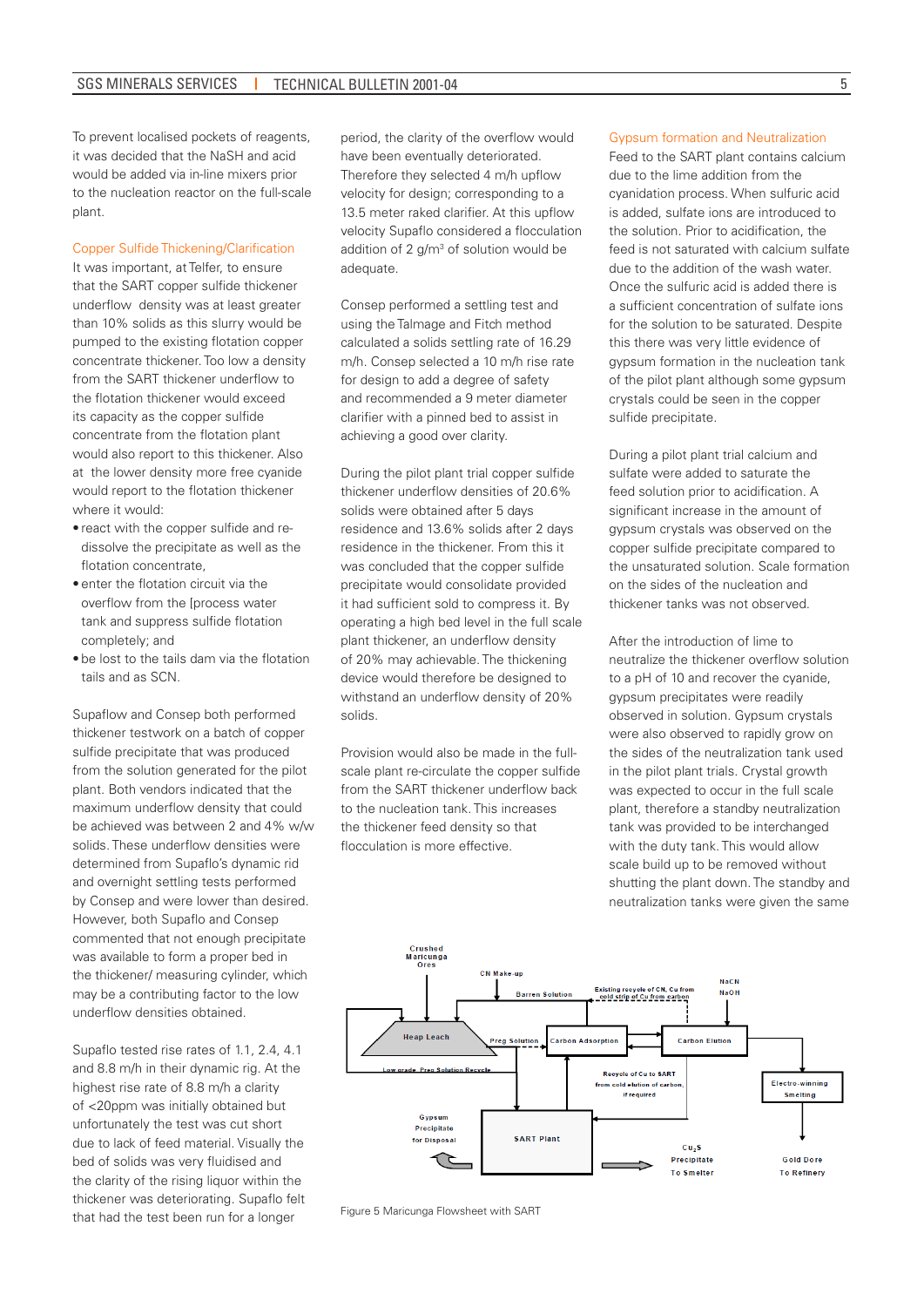volume as the nucleation tank so they could also be used as standby nucleation tank if needed.

### Gypsum Thickening/ Clarification

Supalfo and Consep performed thickener testwork on the neutralization effluent that was generated from the pilot plant. Supaflo indicated that an underflow density of 19% solids could be achieved, whilst Consep were unable to establish an underflow density. A 19% solids density was considered adequate for the duty. At 20% solids, the addition of the gypsum thickener U/F to the tails hopper would increase the WAD CN levels in the tailings dam feed from 56 ppm to 61 ppm. It was anticipated that the gypsum thickener U/F density would be greater than 20%, and at 30% solids the combined gypsum thickener U/F and CIL tailing would have a WAD CN level of 58 ppm. Although these WAD CN levels in the tailings were acceptable, the gypsum thickener U/F would be disposed in the last stage CCD thickener to recover the majority of this cyanide.

Supaflo tested rise rates of 2, 4.2 and 6 m/h in their dynamic rig. Two tests were conducted at the rise rate of 2 m/h; one with recirculation of thickener underflow and one without. Without recirculation the overflow clarity was 85 ppm and with recirculation the clarity reduced < 5 ppm, therefore recirculation of the thickener underflow to thickener feed was recommended. At the rise rate of 6 m/h the overflow clarity rose to 10 ppm from <5 ppm at a rise rate of 4.2 m/h. At 10 ppm the overflow clarity was considered good and therefore Supaflo chose 6 m/h rise rate for design and recommended an 11 meter thickener/clarifier for the duty. At this rise rate flocculant addition of 1 g/ m3 of solution was considered adequate.

Using the Talmage and Fitch method, Consep established a gypsum settling rate of 13.03 m/h and selected a design rise rate of 10 m/h for design and recommended a 9 meter diameter pinned bed clarifier.

The Supaflo thickener was significantly cheaper than the Consep clarifier and was selected.

Provision for recycling thickener

underflow to the neutralization tank via the in-line mixer was recommended to help form larger nuclei and increase the thickener feed density to assist in settling and consolidation in the thickener.

### **OTHER CONSIDERATIONS**

#### Safety and control

The new SART plant was classified as a hazardous area as it would be treating cyanide contaminated water in a low pH environment. Therefore the plant was located away from the main plant and was designed to operate without continual operator attention.

To affect this philosophy the plant was heavily automated an in particular attention was paid to automatic NaSH addition. NaSH addition was important, at too low a dosage copper would be recirculated back to the process and would consume additional reagents. Over dosing of NaSH causes three problems:

- excess S ion reacting with cyanide form thiocyanate, which contributes to cyanide losses.
- • highly toxic hydrogen sulfide gas can readily form.
- • NaSH is wasted.

To assist with NaSH metering, online copper analysis was considered. An UV instrument was selected to detect copper cyanide complexes. This method of analysis can also detect other metal cyanide complexes, such as iron cyanides but they were not expected to be present in high concentrations and their interference would be minimal, particularly as the copper cyanide complex concentrations would be so high.

Also the instrument could only detect  $Cu(CN)_{3}$  and  $Cu(CN)_{4}$ , and would rely on all the copper to be present in these forms. Since excessive cyanide would be added in the CIL to ensure good gold recovery this would not be an issue.

#### Water balance

As CCD thickener would be employed to recover the cyanide and copper from the CIL tailings a positive water balance would be generated due to wash water addition. This wash water would manifest

as discharge from the SART plant; containing the recovered cyanide. At Telfer the excess water would be disposed off in the dump leach circuit where both the water and cyanide could be used.

Whilst Telfer are able to cope with the excess water through a dump leach operation, techniques can be applied so that positive water balance is not created e.g. the use of belt filters to recover the cyanide copper from the CIL tailings. Whilst employing these techniques increase the application to those operation who do not have dump leach the capital costs may increase.

#### Operating economics

At Telfer the SART process could be easily justified as the copper feed grade was high and the majority of cyanide was present as WAD CN. At the proposed treatment rate of 250 t/h and a CNSolCU grade of 1000 g/t, 5.4 t/d of copper and 2.5 t/d of cyanide would be recovered and less than 50 ppm WAD CN would report to the tails dam. By operating the SART plant and only considering reagent addition, power and labor cost and copper and cyanide credits the treatment costs were expected to drop by 35%.

The SART plant, comprised three reactors, two thickeners, associated equipment and instrumentation was estimated to cost AUS\$4.8 M including designing and building. Refurbishment of the CCD thickeners is excluded from this cost. Including the refurbishment the project had a pay back period of less than a year.

# **CONCLUSION**

Batch and pilot testwork demonstrated that the SART process would be technically suitable for recovering both copper and cyanide from the CIL tails at the Telfer operation and that it would be economical.

In addition, the process would be easily retrofitted to the existing plant by using the existing CCD circuit to wash to recover the copper and cyanide from the CIL tailings. Excess water would be